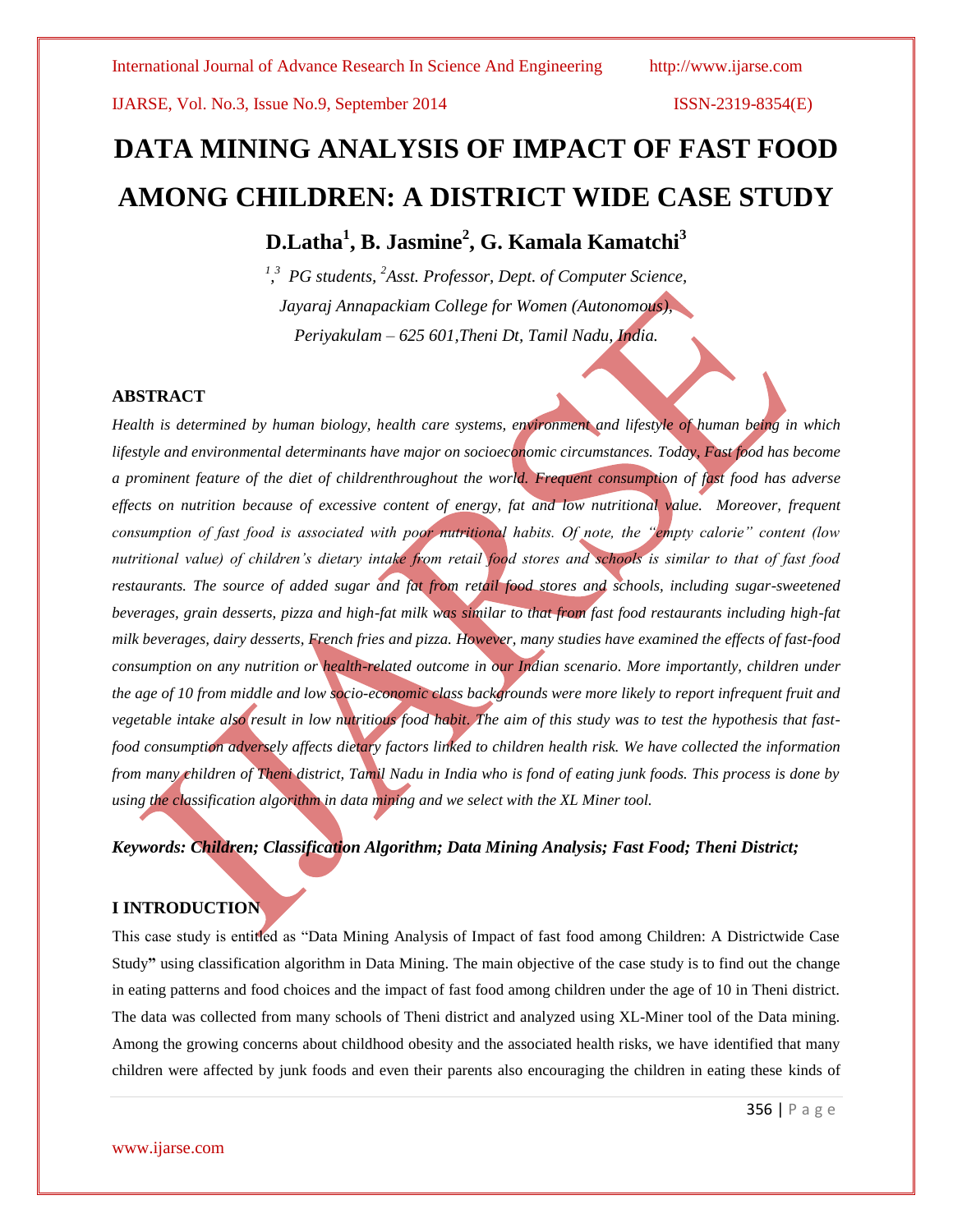### IJARSE, Vol. No.3, Issue No.9, September 2014 ISSN-2319-8354(E)

food itemsincluding sugar-sweetened beverages, grain desserts and pizza [1]. Our research indicates that nutrition education is urgently needed in the elementary and middle school students less than 10 years. In addition, we need to work on improving children social and physical environments to encourage and facilitate their choice of healthy foods.And there is an alarm that family, school and community-wide efforts are needed to promote healthful eating patterns and food choices among children under the age of 10.

### **II PROBLEM DEFINITION AND DESCRIPTION**

Theni, one of the southern districts of Tamilnadu state, is bounded on the north by Dindigul district, on the east by Madurai district, on the south by portions of Virudhunagar district and Idukki district of Kerala State and on the west by Idukki (Kerala). The total geographical area of the district is 3076.30 Sq. Km. According to the 2011 census, it has a population of 1,243,684. The district has a population density of 433 inhabitants per square kilometre (1,120 /sq. mi There has also been a significant increase of female literacy level from 31.68 % in 1981 to 69.72 % in 2011 [2].

### **TABLE 1. Total Population, Population in the Age-Group 0-6, Literacy Rate by Sensex-2011.**

|               | <b>Population</b> |           | Population in age group 0-6 |           | <b>Literacy Rate (%)</b> |           |
|---------------|-------------------|-----------|-----------------------------|-----------|--------------------------|-----------|
|               | <b>Tamil Nadu</b> | Theni Dt. | <b>Tamil Nadu</b>           | Theni Dt. | <b>Tamil Nadu</b>        | Theni Dt. |
| Total         | 72138958          | 1243684   | 6894821                     | 110919    | 80.33                    | 77.62     |
| <b>Male</b>   | 36158871          | 624922    | 3542351                     | 57258     | 86.81                    | 85.48     |
| <b>Female</b> | 35980087          | 618762    | 3352470                     | 53661     | 73.86                    | 69.72     |

### **Source:** Census of India 2011

This district has 68 Pre-Primary Schools, 569 Primary Schools, 203 Middle Schools, 65 High Schools, 80 Higher Secondary Schools, 44 Matriculation Schools and 30 Matric. Higher Secondary Schools in which a total of 392550 are doing their schooling.The school details and students strength is given in Table 2.

|                                 | No. of              |             | <b>Students</b> |              |
|---------------------------------|---------------------|-------------|-----------------|--------------|
| <b>Category</b>                 | <b>Institutions</b> | <b>Boys</b> | <b>Girls</b>    | <b>Total</b> |
| <b>Pre-Primary Schools</b>      | 68                  | 3823        | 3259            | 7082         |
| Primary Schools                 | 569                 | 75648       | 70650           | 146298       |
| Middle Schools                  | 203                 | 43806       | 38015           | 81821        |
| <b>High Schools</b>             | 65                  | 8848        | 9899            | 18746        |
| <b>Higher Secondary Schools</b> | 80                  | 51679       | 47302           | 98981        |
| <b>Matriculation Schools</b>    | 44                  | 10075       | 7277            | 17352        |

### **TABLE 2: School Category and Students' Strength**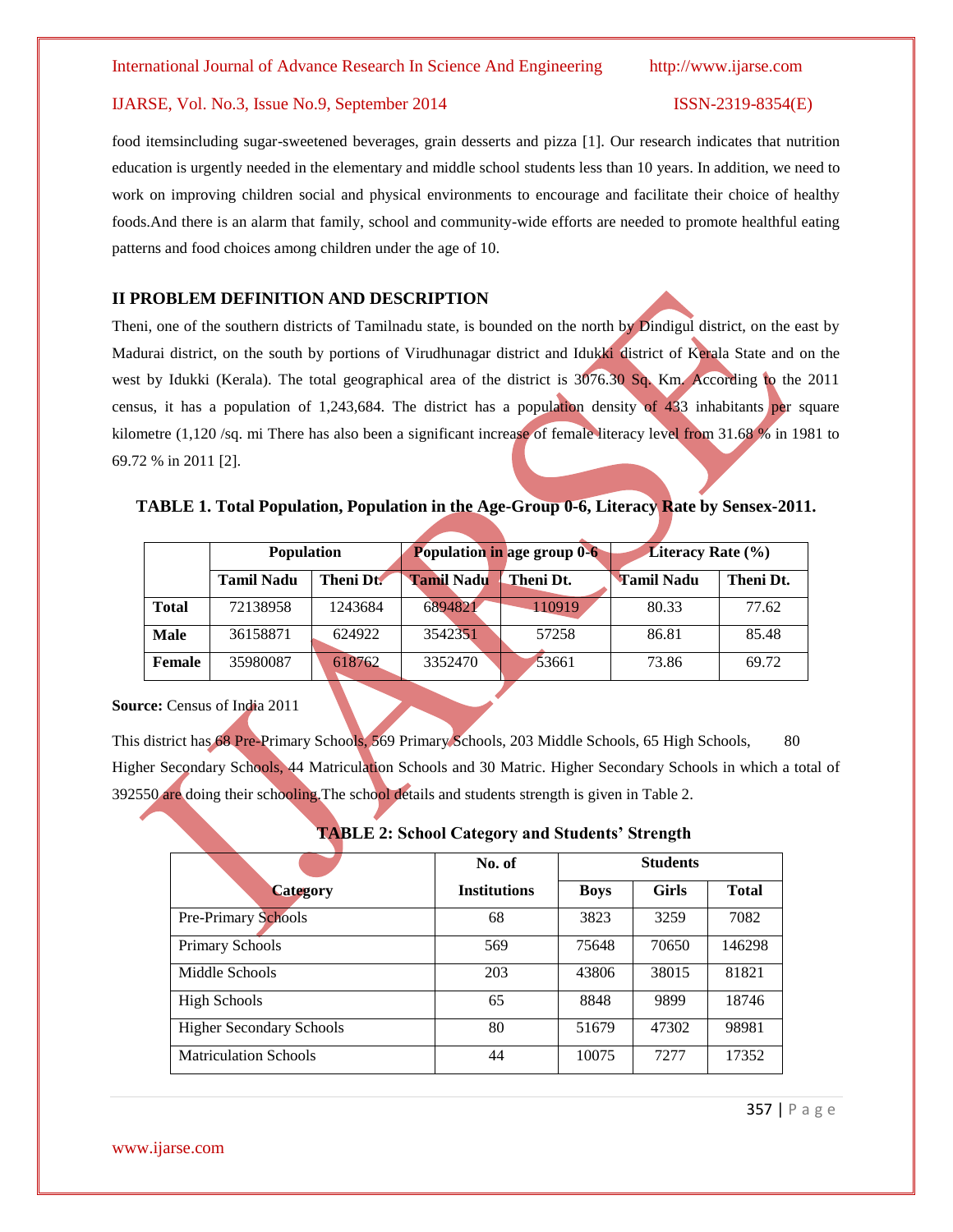### IJARSE, Vol. No.3, Issue No.9, September 2014 ISSN-2319-8354(E)

| Matric. Higher Secondary Schools | 30   | 12596  | 9673   | 22270  |
|----------------------------------|------|--------|--------|--------|
| <b>Total</b>                     | 1059 | 206476 | 186074 | 392550 |

### **Source:** Chief Educational Officer, Theni

We predicted that the school children will have the possibilities of affected by various sicknesses such as Illness, Anemia, Cholesterol, Heart attack, low memory power, Obesity and laziness. In this case study, we have taken some attributes such as Like fast food, Affect health, Illness, Anemia, Delicious, Cholesterol, Avoid it, Heart attack, memory power, Obesity, laziness, Allowed it, Take every day, Take with family and analyzed it using the classification algorithm of data mining in tree structure.

### **II METHODOLOGY**

Methods play a major role in research. This study has adopted the survey method and descriptive research design. The population of the study consists of the entire set of student population in the Theni district. According to the statistical data from Theni chief educational office, a total of 392550 students are studying in 1059 schools of Theni district of which 206476 are male and 186074 are female students. A total of 13857 respondents of the survey region have been covered as the sample. Data were gathered using a self-administered questionnaire prepared specially for these purpose. The following interview questions brought a wealth of information to the researchers.

- Do you like fast food?
- Do you know that fast food will affect your health?
- Do you feel that you are addicted to fast food?
- Do you always eat fast food with your family?
- Do you know the fast food containing lot of chemicals?
- Do you know that the fast food will be a cause for heart attack?
- Do you know fast food affect our memory power?
- Can you avoid fast food?
- Do you know your body cholesterol will be increased by taking fast food?
- Do you know child life obesity is caused by having fast food?
- Do your parents allow you to take a fast food items?
- Do you know anaemia is caused by having fast food?

### **III DATA MINING PROCESS**

Data mining is defined as a process of discovering hidden valuable knowledge by analyzing large amounts of data, which is stored in databases or data warehouse, using various data mining techniques such as machine learning, artificial intelligence (AI) and statistical. Therefore the needs for a standard data mining process increased dramatically.

358 | P a g e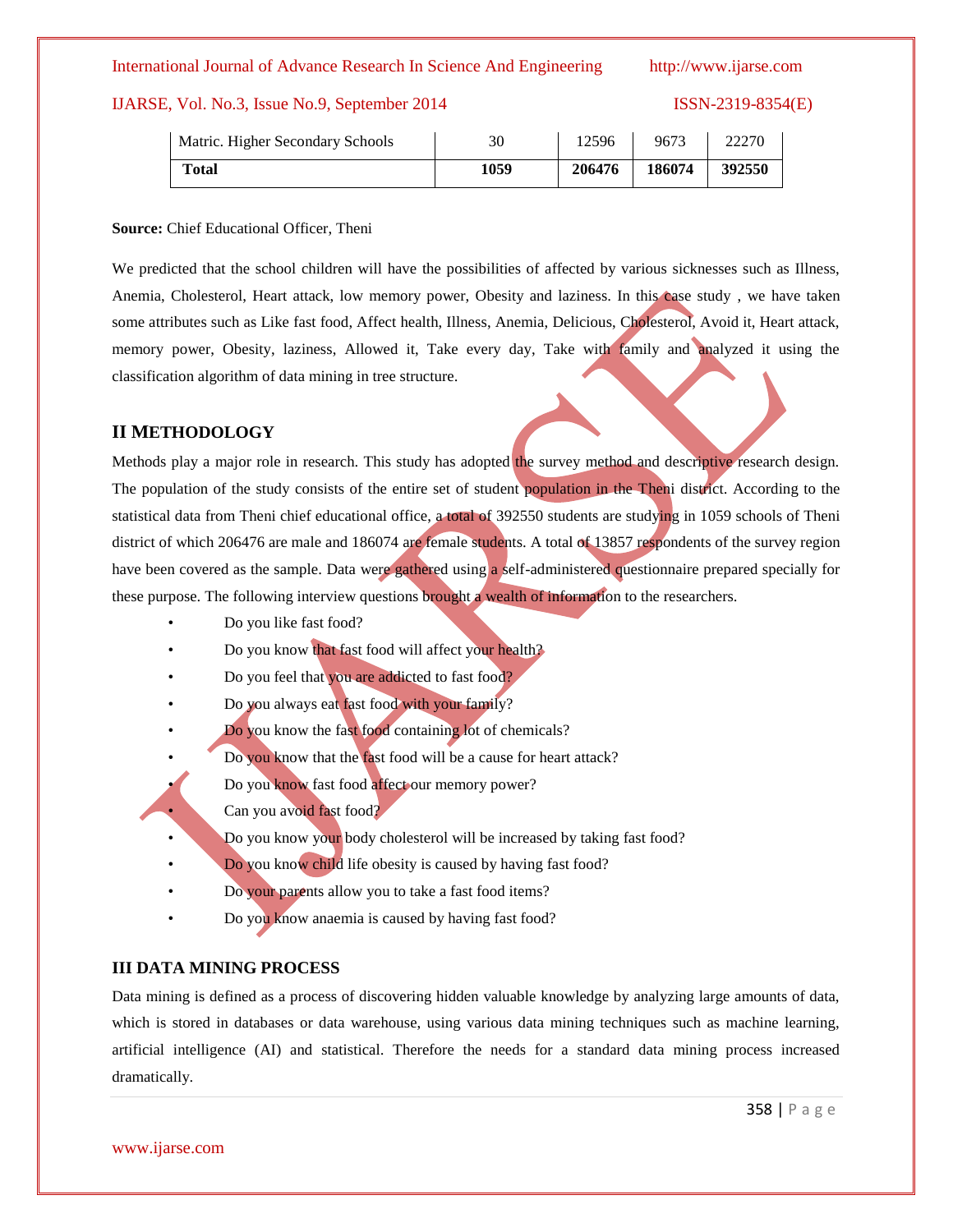Any data that was collected by any means must be pre-processed to bring it to a form suitable for pattern recognition. Starting with the raw data in the form of images or meshes, we successively process these data into more refined forms, enabling further processing of the data and the extraction of relevant information. Detailed transaction information in the OLTP (On Line Transaction Processing) and legacy system is usually not suitable for data mining. For data mining to be effective, much careful work is needed in defining the aims of network of data mining then in selection, cleaning, transformation and separate storage of data that is suitable for data mining. A typical data mining process includes requirement analysis, data selection and collection, cleaning mining exploration and validation, implementing, evaluating and validation, monitoring and result visualization [3]. We implement classification algorithm to evaluate the predicted data of our case study. We generated the reports for result visualization and exploration.

**3.1 Requirement Analysis:** There are some goals that the data mining process is expected to achieve. The samples of the case study must be clearly defined. In requirement analysis, the problem is clearly defined as the objective of the case study. Objective of this case study is to test the hypothesis that fast-food consumption adversely affects dietary factors linked to the health risk of school children under the age of 10 of Theni district.

**3.2 Data Selection and Collection:** This step includes finding the best source of databases for the analysis. If the data has implemented a data warehouse, then most of the data could be available there. If the data is not available in the warehouse, the source OLTP (On Line Transaction Processing) systems need to be identified and the required information extracted and stored in some temporary system. In some cases, only a sample of the data available may be required [4]. In our case study, data were collected using questionnaire from the study area. Questionnaires were used to survey the impact of fast food on school children under the age of 10 of Theni district.

**3.3 Cleaning and Preparing Data:** This may not be an onerous task if a data warehouse contains the required data, since most of this must have already been done when data was loaded into the warehouse. Otherwise this task can be very resource intensive and sometimes more than 50% of effort in a data mining project is spent on this step. Essentially, a data store that integrates data from a number of databases may need to be created. When integrating data, one often encounters problems like identifying data, dealing with missing data, data conflicts and ambiguity. An ETL (Extraction, Transformation and loading) tool may be used to overcome these problems.

**3.4 Data Mining Exploration and Validation:** Once appropriate data has been collected and cleaned, it is possible to start data mining exploration. Assuming that, the user has access to one or more data mining tools, a data mining model may be constructed based on the sample details. It may be possible to take a sample of data and apply a number of relevant techniques. For each technique, the results should be evaluated and their significance is interpreted. This is likely to be an iterative process which should lead the selection of one or more techniques that are suitable for further exploration, testing and validation.

**3.5 Implementing, Evaluating and Monitoring:** Once a model selected and validated, the model can be implemented by the decision makers. This may involves software development for generating reports or for results visualization and exploration which is used by the managers. It may be more than one technique that is available for

359 | P a g e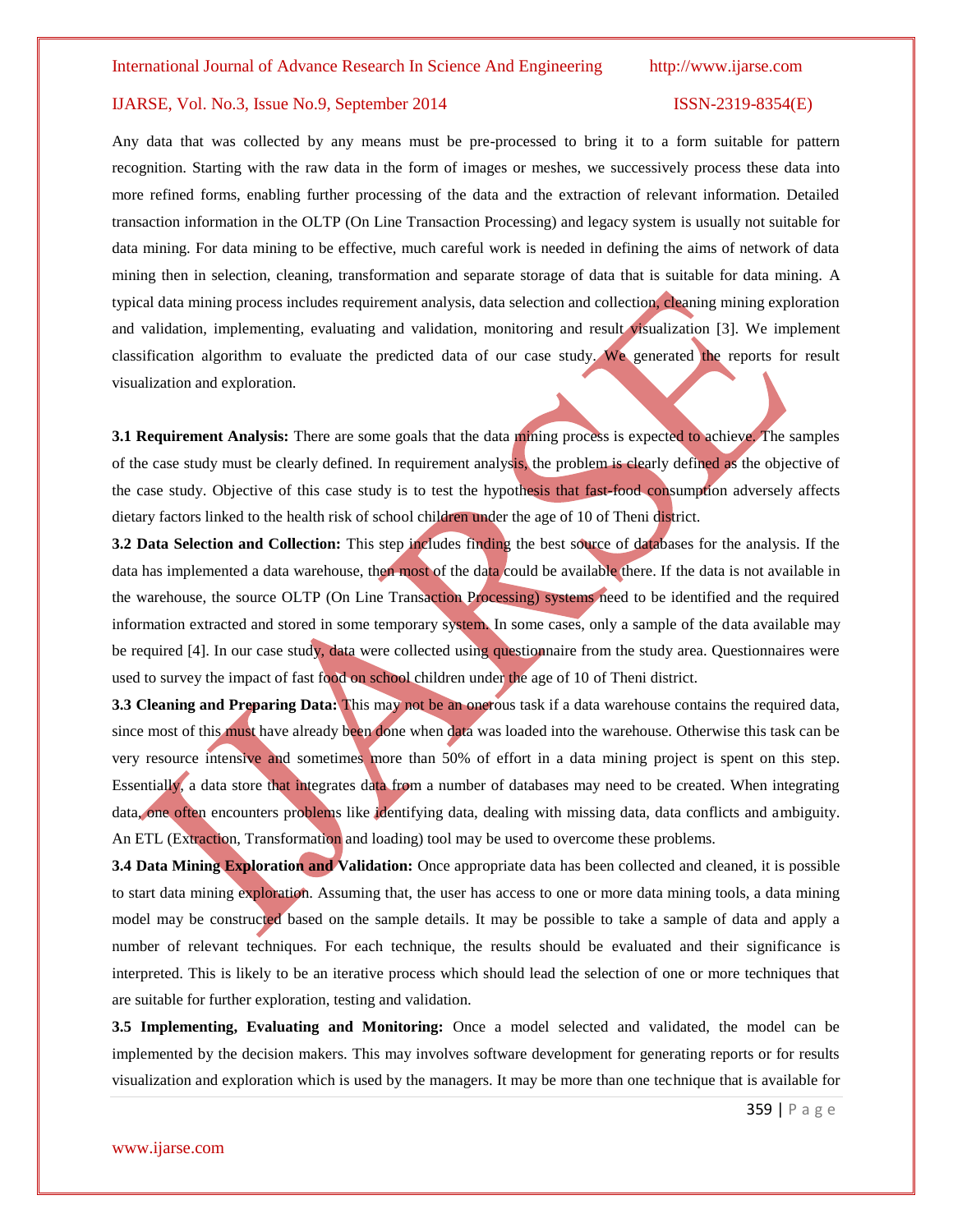the given data mining task. It is important to evaluate the results and choose the best technique. Furthermore, there is a need for regular monitoring the performance of the techniques that have been implemented [5]. In our case study, we have implemented Classification Algorithm to evaluate the predicted data. We generated the reports for result visualization and exploration. It may be more than one technique is available for given data mining task.

**3.6 Result Visualization:** Here, we classify the impact of fast food on school students under the age of 10 in Theni district according to the category. Although the problem is dealing with number of dimensions must visualized using two-dimensional computer screen or printout. And also see that the decision tree making of that problem. We derived the decision tree out of our processing and we have given it in Figure 1.



### **IV ALGORITHM IMPLEMENTATION**

In this case study, we have classified the impact of Fast food on school children under the age of 10 in Theni district according the category we derived using data mining techniques. This study has adopted the survey method and descriptive research design. The population of the study consists of the entire set of student population in Theni district. a total of 392550 students are studying in 1059 schools of Theni district of which 206476 are male and 186074 are female students. A total of 13857 respondents of the survey region have been covered as the sample. The information gathered by means of questionnaire was also verified by personal interviews. The result is then compiled for both quantitative as well as qualitative data.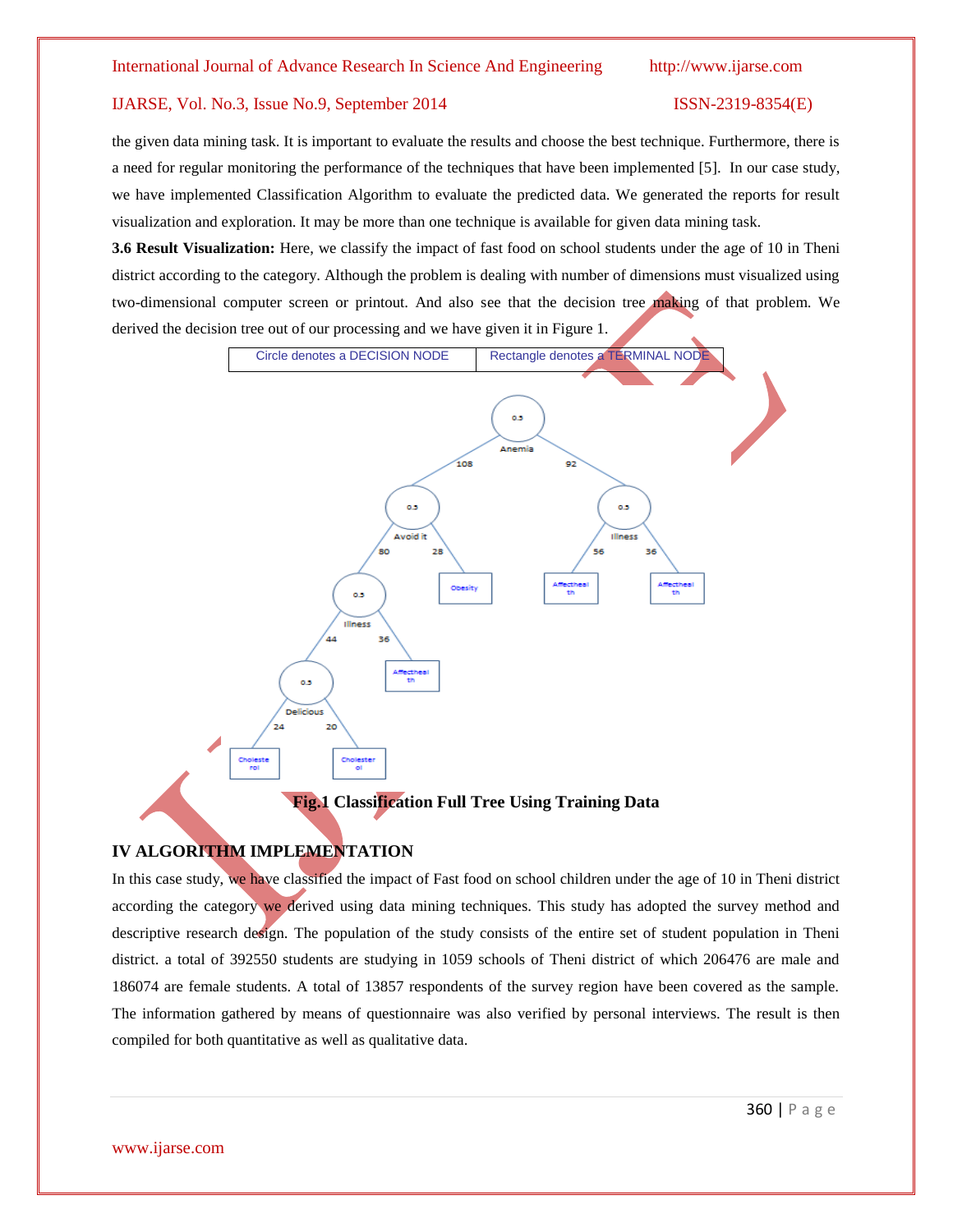**Step 1:** Input variables are identified. Here we declare var 1 as Like fast food, var 2 as Affect health, var 3 as Illness, var 4 as Anemia, var 5 as Delicious, var 6 as Cholesterol, var 7 as Avoid it, var 8 as Obesity. Then the output we have taken is the tuple yes as 1, No as 0.

### **Inputs**



### **Fig.2. Input Data and Variables**

**Step 2:** Here, we find out the probability value for each attribute by using information gained. The information gain is calculated from the Following Formula,

Info (D) =  $-\{ni=1Pi \log(2(Pi))\}$ 

Where Pi is the Probability that an arbitrary tuple belongs to the class. Here all the classes are in the probability value of 0.3.

| <b>Prior class probabilities</b> |             |  |  |  |
|----------------------------------|-------------|--|--|--|
| Class                            | Prob.       |  |  |  |
| Affecthealth                     | 0.333333333 |  |  |  |
| Cholesterol                      | 0.333333333 |  |  |  |
| <b>Obesity</b>                   | 0.333333333 |  |  |  |

**Fig.3. Prior Class Probabilities**

**Step 3:** Training log is used to find out the miss- classify of the given class. It also used for growing the full tree using data.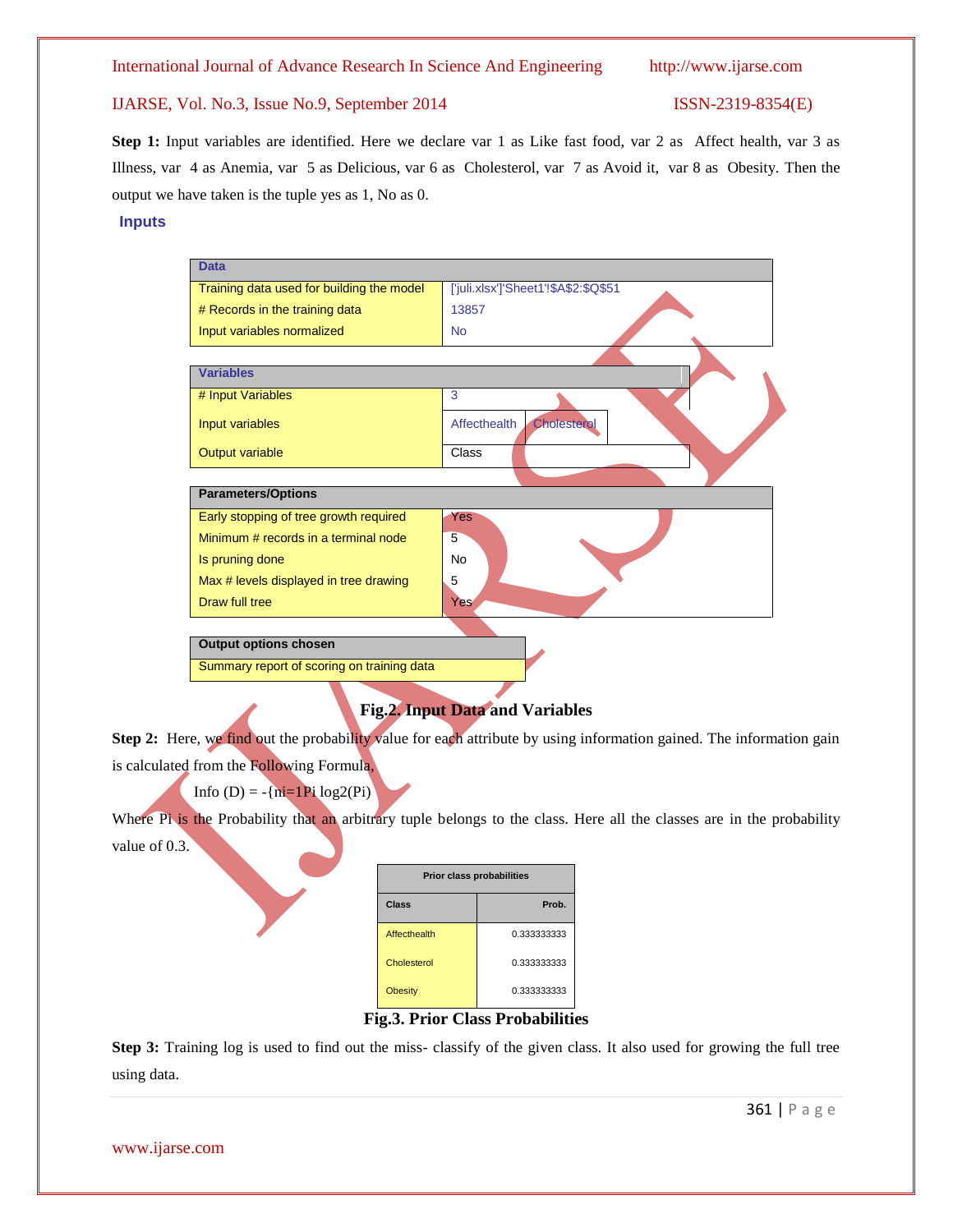IJARSE, Vol. No.3, Issue No.9, September 2014 ISSN-2319-8354(E)

| <b>Training Log (Growing the full tree</b><br>using training data) |         |  |  |
|--------------------------------------------------------------------|---------|--|--|
| # Decision Nodes                                                   | % Error |  |  |
| 0                                                                  | 52      |  |  |
| 1                                                                  | 52      |  |  |
| $\overline{2}$                                                     | 52      |  |  |
| 3                                                                  | 52      |  |  |
| 4                                                                  | 52      |  |  |
| 5                                                                  | 52      |  |  |

### **Fig. 4. Training Log**

**Step 4:** The full tree rules are used for find out the decision and terminal nodes, where the decision nodes are 3 and terminal nodes are 4.

**Full Tree Rules (Using Training Data)**

|                | #Decision Nodes | 3               |                 |                   | #Terminal Nodes          | 4         |
|----------------|-----------------|-----------------|-----------------|-------------------|--------------------------|-----------|
|                |                 |                 |                 |                   |                          |           |
| Level          | <b>NodelD</b>   | <b>ParentID</b> | <b>SplitVar</b> | <b>SplitValue</b> | <b>Cases</b>             | LeftChild |
| $\overline{0}$ | $\mathbf 0$     | N/A             | Cholesterol     | $\bullet$ 0.5     | 50                       |           |
|                | 4               | $\Omega$        | N/A             | N/A               | 9                        | N/A       |
|                | $\overline{2}$  | $\overline{0}$  | <b>Obesity</b>  | 0.5               | 41                       | 3         |
| $\overline{2}$ | 3               | $\overline{2}$  | N/A             | N/A               | 10                       | N/A       |
| $\overline{2}$ | $\overline{4}$  | $\overline{2}$  | Affecthealth    | 0.5               | 31                       | 5         |
| 3              | 5               | $\overline{4}$  | N/A             | N/A               | $\overline{\phantom{a}}$ | N/A       |
| 3              | 6               | 4               | N/A             | N/A               | 24                       | N/A       |
|                |                 |                 |                 |                   |                          |           |

**Fig. 5 (a). Tree Rules Using Training Data**

## **Training Data scoring - Summary Report (Using Full Tree)**

| <b>Classification Confusion Matrix</b> |                        |             |         |  |  |  |
|----------------------------------------|------------------------|-------------|---------|--|--|--|
|                                        | <b>Predicted Class</b> |             |         |  |  |  |
| <b>Actual Class</b>                    | <b>Affecthealth</b>    | Cholesterol | Obesity |  |  |  |
| <b>Affecthealth</b>                    | 24                     |             | 0       |  |  |  |
| Cholesterol                            | 15                     |             | o       |  |  |  |
| Obesity                                | 11                     | ٥           | o       |  |  |  |

| <b>Error Report</b> |         |          |         |  |  |  |
|---------------------|---------|----------|---------|--|--|--|
| <b>Class</b>        | # Cases | # Errors | % Error |  |  |  |
| <b>Affecthealth</b> | 24      | ο        | 0.00    |  |  |  |
| Cholesterol         | 15      | 15       | 100.00  |  |  |  |
| Obesity             | 11      | 11       | 100.00  |  |  |  |
| Overall             | 50      | 26       | 52.00   |  |  |  |

### **Fig.5 (b). Error Report**

**Step 5:** The tree was constructed with corresponding attributes. The tree has taken the root node as the attribute Anemia. The root node is selected by the probability value. Finally in this step, to classify the actual class to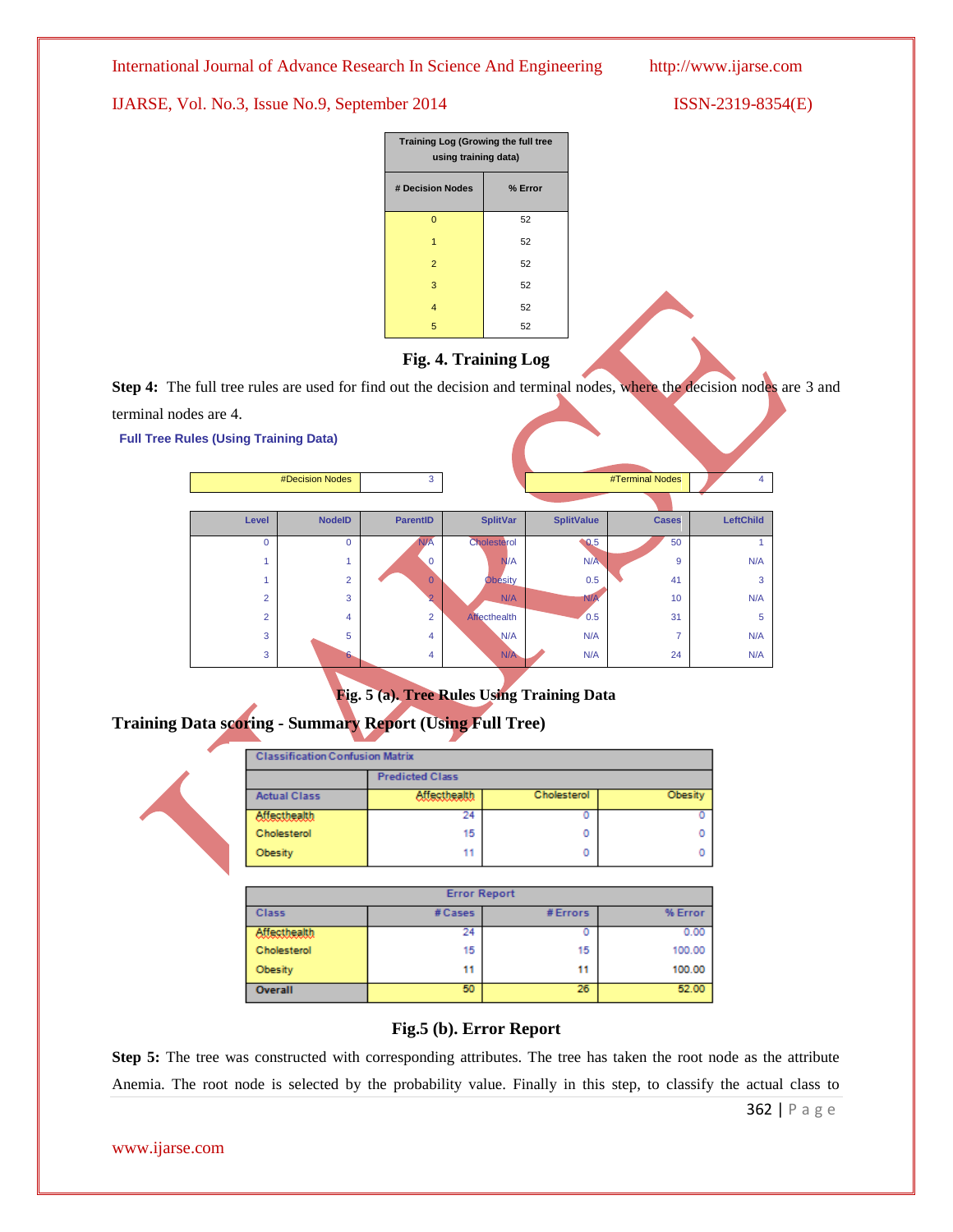predicted classes in given data such as keyboard, shutdown, file and word will get from this step. The overall elapsed time to run the XL Miner for this case study is 6 Sec.



### **Fig.6. Classification Full Tree Using Training Data**

### **V DATA MINING FINDINGS**

The initial studies unveiled a number of relationships between variables as well as threshold values that justify further analysis. Several attributes are useful predictor of retention and attritions. These explanations increase confidence that the values of the attributes will continue to be predictors in future. We have classified few reasons for not getting revenue out this agricultural land by using XL-Miner.

- *Fast food will encourage child to eat more:* The fats, sugar and salt in fast food draw kids like a magnet, largely because they appeal to a child's "primordial tastes". A study published in the Archives of Paediatrics & Adolescent Medicine (a medical journal published by the American Medical Association) found that once children have eaten fast food, they consume more calories and fewer nutrients for the rest of the day. On days when kids ate fast food, compared with days when they ate at home, adolescents and young children consumed an additional 309 and 126 calories, respectively. This was true with our case study also. The researchers were shocked to realize that the kids prefer eating Fast foods than natural foods.
- *Fast food will damage arteries immediately:* Experts have known for years that long-term consumption of Fast food clogs arteries, but recently they've recognized that this damage begins the same day. A study published in the Canadian Journal of Cardiology indicates that damage to the arteries occurs almost immediately after just one – that's right, one – Fast food meal [7]. It is true that today's youth are not strong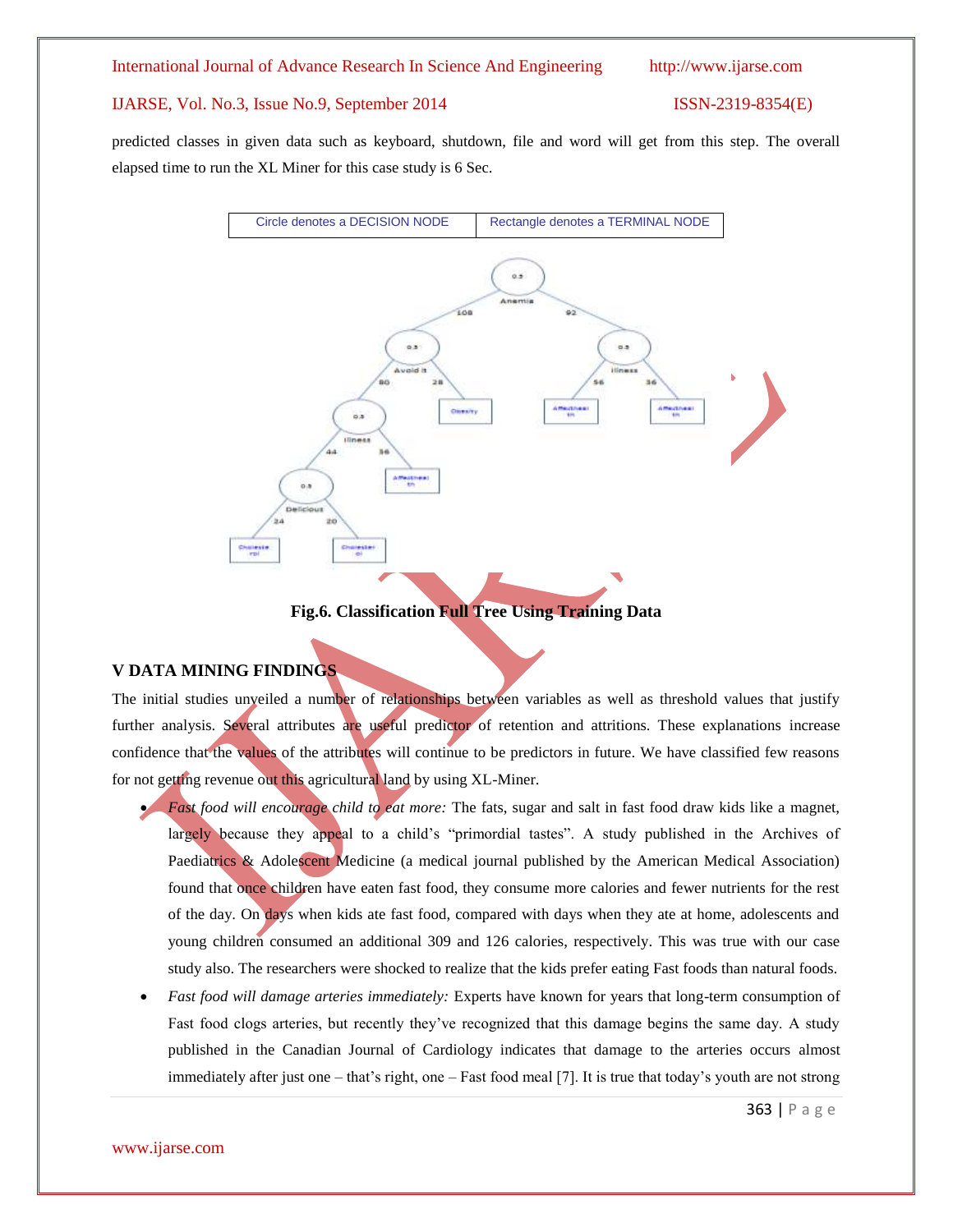as of before 20 years. So it is evident that by having more Fast food, today we are creating a generation of weaker health condition.

- *Fast food will cause school work to suffer:* Diet has a significant effect on children's study habits. Fast food and foods with high-sugar content deplete energy levels and the ability to concentrate for extended periods of time. "If a kid is having sweets, chocolate croissants or sweetened beverages during the first break time at school instead of his fruit portion or his sandwich, he would definitely feel hungry within an hour and that would disrupt his concentration in class, and could affect his overall performance in school," explains Chirine Watfa, a dietician at Health Factory, Dubai. In a study published in Child: Care, Health and Development (a European public health journal), researchers analysed the fast-food consumption and test scores in Maths and reading of 12,000 fifth-graders. They found that children who ate fast food four to six times within a given week tested significantly lower in Maths and reading compared with children who did not.
- *Fast food will make kids depressed:* Eating foods rich in antioxidants, such as fruits and vegetables, and healthy fats, such as cold-water fish and nuts, leads to positive energy and moods – both of which derive from positive brain function. A diet high in fast food lacks these nutritional benefits, increasing the risk of depression. We found many of samples were are short temper and find it hard to adjust with fellow friends and relatives. Some families encourage these characteristics of the children whereas other few found it will be creating a generation with less positive brain function. And also these kinds of Fast foods will make them irritable [8]. The high content of sugar in Fast food causes fluctuations in children's blood glucose levels. This makes them edgy, sleepy and irritable throughout the day and leaves them with no motivation to be active.
- *Fast food will put your child off healthy food:* The artificial taste of junk food is thought to be addictive and children used to spicy junk food may have trouble adjusting their palates to relatively blander healthy foods.
- *Fast food will cause constipation:* Fast food typically lacks fibre. The less fibre children consume, the more likely they are to develop constipation, which can cause abdominal pain and discomfort.
- *Fast food will ruin bedtime:* Having sugary drinks or fruit juice with dinner even twice a week can affect children's sleep and wake-up cycle. The caffeine from sodas acts as a stimulant, keeping them awake longer and negatively affects their metabolism. Studies have shown that moderate to high caffeine consumers [100 to 300mg of caffeine] have more disturbed and more interrupted sleep than low- or nocaffeine consumers.
- *Excessive Weight Gain:* In a study published in "Paediatrics" in January 2009, researchers analyzed the dietary quality and fast food intake of 6,212 children and adolescents. Data compiled over a two-year period showed that children who ate fast food most often consumed more total calories, fat and sugar-rich beverages, less fiber and fewer fruits and vegetables compared to children who ate fast food less often [9].